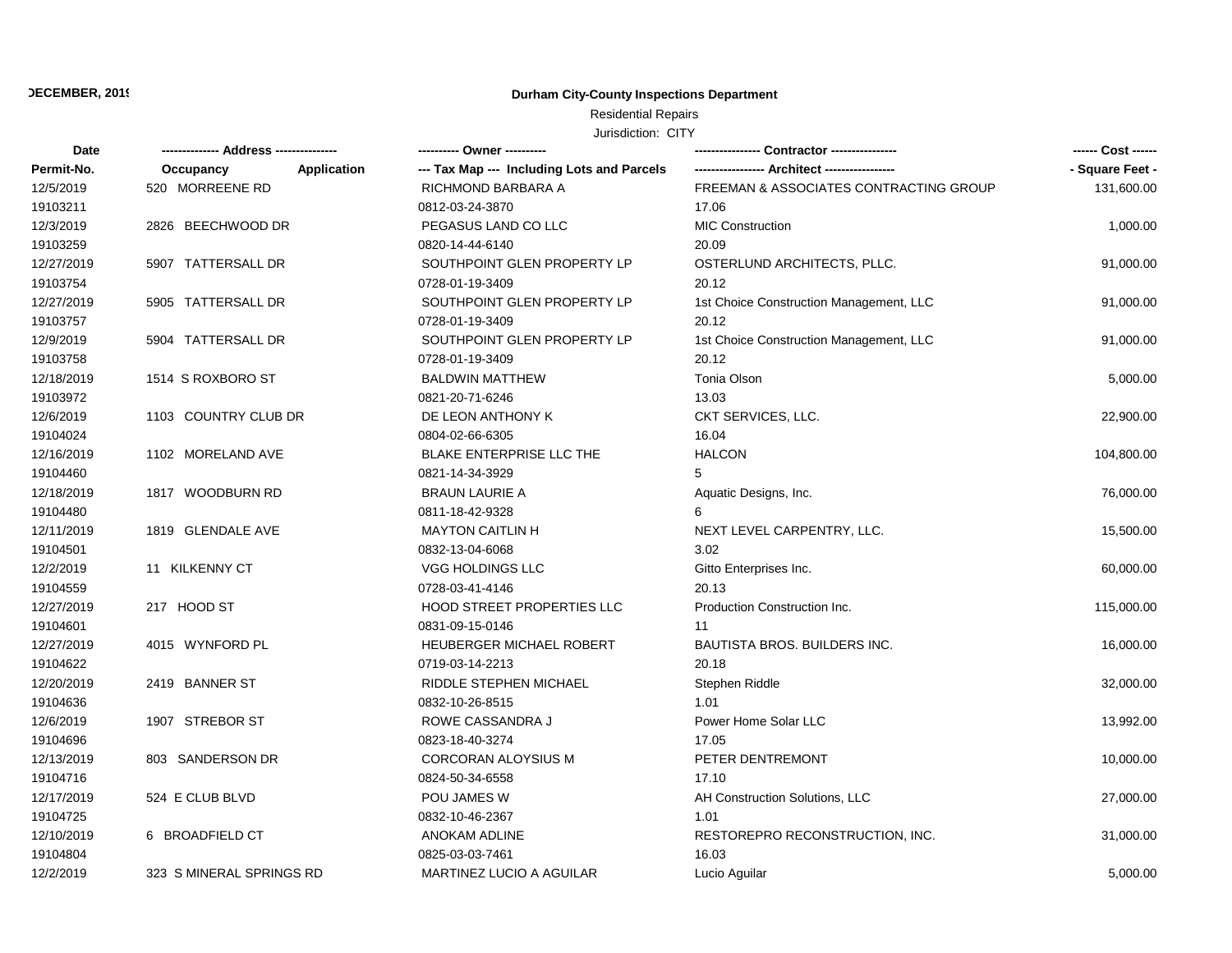## **Durham City-County Inspections Department**

# Residential Repairs

| Date       |                     |                    | ---------- Owner ----------                | Contractor ----------------       | ------ Cost ------ |
|------------|---------------------|--------------------|--------------------------------------------|-----------------------------------|--------------------|
| Permit-No. | Occupancy           | <b>Application</b> | --- Tax Map --- Including Lots and Parcels |                                   | - Square Feet -    |
| 19104805   |                     |                    | 0851-01-20-1036                            | 18.05                             |                    |
| 12/3/2019  | 4003 KISMET DR      |                    | CHOTAS HARRELL G                           | SOUTHERN ENERGY MANAGEMENT, INC   | 21,530.00          |
| 19104806   |                     |                    | 0812-01-05-8380                            | 17.06                             |                    |
| 12/20/2019 | 204 N DRIVER ST     |                    | KNUST JENNIFER WRIGHT                      | <b>JENNIFER KNUST</b>             | 3,000.00           |
| 19104809   |                     |                    | 0831-15-64-2213                            | 10.01                             |                    |
| 12/30/2019 | 1445 SEDWICK RD     |                    | <b>WELFARE RHONDA M</b>                    | RHONDA M. WELFARE                 | 26,000.00          |
| 19104819   |                     |                    | 0727-02-77-6062                            | 20.13                             |                    |
| 12/10/2019 | 7 WILD GOOSE CIR    |                    | LOVVORN VIRGINIA JO                        | <b>Richard Chapple</b>            | 29,500.00          |
| 19104841   |                     |                    | 0804-02-76-4782                            | 16.04                             |                    |
| 12/16/2019 | 504 OAKWOOD AVE     |                    | <b>BENOKRAITIS ANDRIUS T</b>               | <b>TRINITY DESIGN BUILD INC</b>   | 70,200.00          |
| 19104848   |                     |                    | 0831-05-17-5682                            | 11                                |                    |
| 12/3/2019  | 1916 CECIL ST       |                    | KPM PROPERTY INVESTMENT GROUP              | Sierra Structures, Inc.           | 41,500.00          |
| 19104858   |                     |                    | 0820-08-79-5123                            | 13.03                             |                    |
| 12/18/2019 | 2412 PEAR TREE LN   |                    | CAO DUNG M                                 | Sierra Structures, Inc.           | 5,978.00           |
| 19104876   |                     |                    | 0739-02-68-9663                            | 20.14                             |                    |
| 12/4/2019  | 420 ST JOHN DR      |                    | <b>HARDY CARRIE V</b>                      | PHC Restoration, Inc.             | 20,474.00          |
| 19104883   |                     |                    | 0840-07-58-0772                            | 18.04                             |                    |
| 12/10/2019 | 1507 TYLER CT       |                    | ABLE JOANNE E                              | Crabtree Spaces, LLC, G           | 203,000.00         |
| 19104901   |                     |                    | 0822-16-84-9561                            | 3.02                              |                    |
| 12/18/2019 | 2509 PRESTON AVE    |                    | CASSARA DAWN L                             | Dawn Cassara DiLorenzo            | 6,000.00           |
| 19104904   |                     |                    | 0823-13-13-4033                            | 17.05                             |                    |
| 12/27/2019 | 2202 CHAUTAUQUA AVE |                    | THORPE DORPHINE                            | Sierra Structures, Inc.           | 50,000.00          |
| 19104910   |                     |                    | 0820-08-89-2050                            | 13.03                             |                    |
| 12/3/2019  | 307 W MARKHAM AVE   |                    | <b>CHREMOS NIKOS P</b>                     | FOUNDATION XPERTS, LLC            | 15,250.00          |
| 19104913   |                     |                    | 0832-13-02-5554                            | 3.02                              |                    |
| 12/5/2019  | 1602 W KNOX ST      |                    | <b>MANGUM RANDY</b>                        | MINERVA DESIGN & RENOVATION, LLC. | 181,788.00         |
| 19104936   |                     |                    | 0822-14-43-4961                            | 3.01                              |                    |
| 12/2/2019  | 2715 OLD SUGAR RD   |                    | <b>BALDRIDGE WILLIAM P</b>                 | <b>JES TARHEEL LLC</b>            | 3,500.00           |
| 19104950   |                     |                    | 0810-12-85-5488                            | 20.07                             |                    |
| 12/2/2019  | 2710 OMAH ST        |                    | <b>SUSKI LAURA E</b>                       | <b>JES TARHEEL LLC</b>            | 13,019.00          |
| 19104952   |                     |                    | 0823-17-00-5753                            | 17.05                             |                    |
| 12/2/2019  | 2230 WHITLEY DR     |                    | MILLER MARK ALAN                           | <b>JES TARHEEL LLC</b>            | 13,140.00          |
| 19104954   |                     |                    | 0820-06-39-4649                            | $7^{\circ}$                       |                    |
| 12/2/2019  | 106 ALUMNI AVE      |                    | CONWAY MICHAEL C                           | <b>JES TARHEEL LLC</b>            | 8,186.00           |
| 19104955   |                     |                    | 0717-01-47-0211                            | 20.12                             |                    |
| 12/2/2019  | 150 SOLTERRA WAY    |                    | <b>METZ SANDRA KAY</b>                     | <b>NC Solar Now</b>               | 22,000.00          |
| 19104956   |                     |                    | 0801-03-13-6090                            | 20.17                             |                    |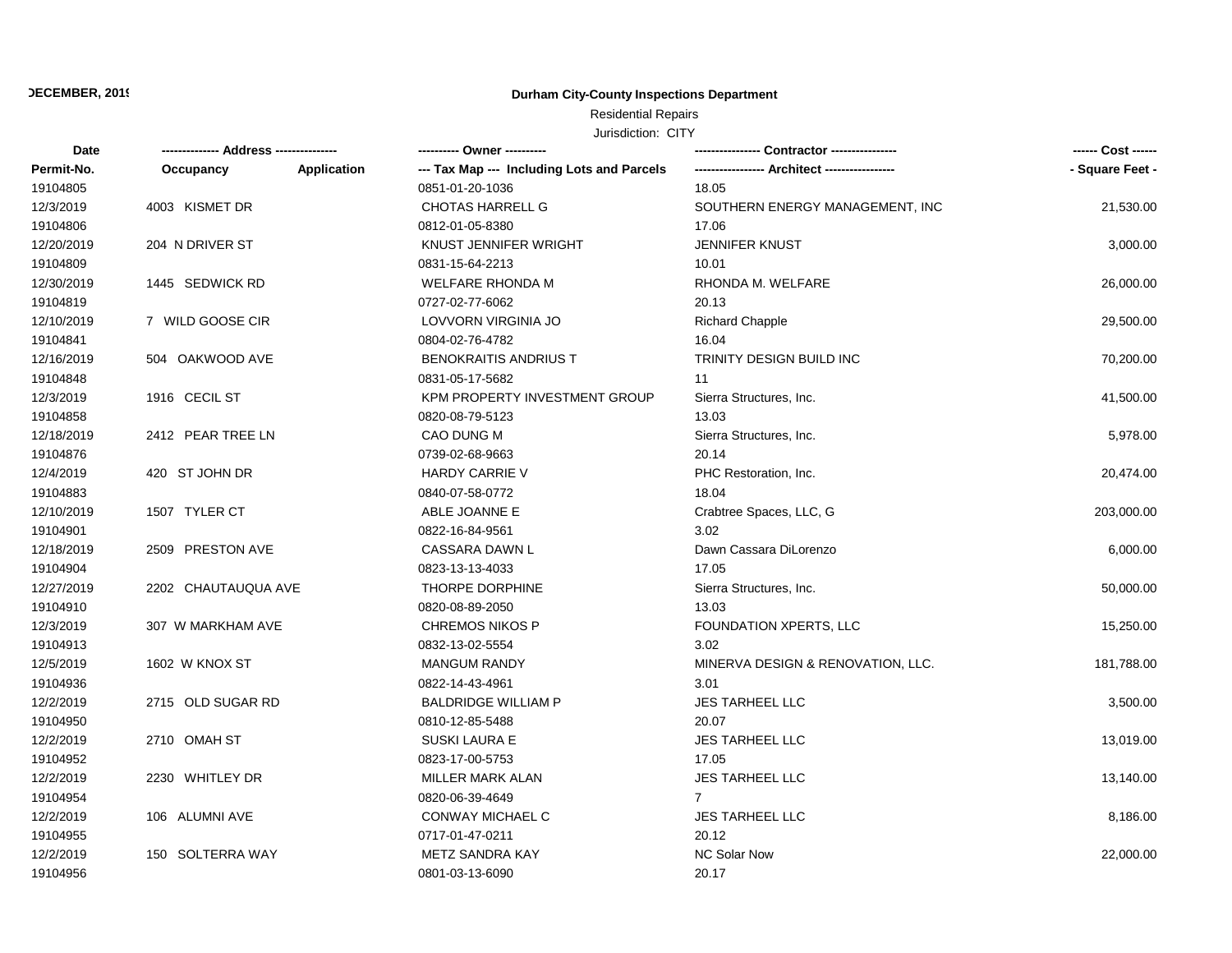## **Durham City-County Inspections Department**

# Residential Repairs

| Date       |                          |                                            | Contractor ----------------                 |                 |
|------------|--------------------------|--------------------------------------------|---------------------------------------------|-----------------|
| Permit-No. | Occupancy<br>Application | --- Tax Map --- Including Lots and Parcels |                                             | - Square Feet - |
| 12/13/2019 | 521 PORCH SWING PL       | <b>HODGES DIANNA WOOLARD</b>               | KINGSFORD HOME IMPROVEMENT                  | 7,522.00        |
| 19104958   |                          | 0850-02-98-3146                            | 18.08                                       |                 |
| 12/2/2019  | 2919 FRIENDSHIP RD       | STEFFENS TYSON COY                         | <b>NC Solar Now</b>                         | 25,460.00       |
| 19104960   |                          | 0801-13-93-9303                            | 20.17                                       |                 |
| 12/18/2019 | 2218 W CLUB BLVD         | VINLUAN JEAN-BAPTISTE                      | TRINITY DESIGN BUILD INC                    | 241,400.00      |
| 19104961   |                          | 0822-09-05-9458                            | 4.01                                        |                 |
| 12/4/2019  | 511 COVE HOLLOW DR       | <b>ROBINSON LINWOOD</b>                    | YES SOLAR SOLUTIONS - CATE ASSOCIATES, INC. | 11,780.00       |
| 19104966   |                          | 0852-04-82-3318                            | 18.04                                       |                 |
| 12/4/2019  | 321 ROSELAND AVE         | <b>BRADFORD SPENCER W</b>                  | YES SOLAR SOLUTIONS - CATE ASSOCIATES, INC. | 17,694.00       |
| 19104969   |                          | 0825-04-81-6061                            | 16.01                                       |                 |
| 12/5/2019  | 133 VICTORIAN OAKS DR    | PALMGREN ALLISON                           | 8MSolar LLC                                 | 25,602.00       |
| 19104972   |                          | 0729-01-15-7122                            | 20.11                                       |                 |
| 12/3/2019  | 141 WINDRUSH LN          | <b>WATKINS BLAKE E</b>                     | Sigora Solar LLC                            | 29,016.00       |
| 19104982   |                          | 0850-03-03-7270                            | 18.05                                       |                 |
| 12/3/2019  | 3705 MEDFORD RD          | <b>CLAYTON N DAVID</b>                     | Ram Jack T/A Foundation Solutions, LLC      | 3,650.00        |
| 19104983   |                          | 0812-07-59-1007                            | 17.05                                       |                 |
| 12/3/2019  | 420 CRAVEN ST            | DRI-WALL PROPERTIES LLC                    | Ram Jack T/A Foundation Solutions, LLC      | 9,400.00        |
| 19104984   |                          | 0833-15-53-5619                            | 17.09                                       |                 |
| 12/2/2019  | 31 WESTRIDGE DR          | <b>REDMAN ANIKO</b>                        | POWER LIFT FOUNDATION REPAIR - T/A BOLIN    | 5,800.00        |
| 19104986   |                          | 0718-02-99-1413                            | 20.11                                       |                 |
| 12/5/2019  | 3019 APPLING WAY         | <b>KRUGER TERRY LEE</b>                    | Ram Jack T/A Foundation Solutions, LLC      | 14,400.00       |
| 19104988   |                          | 0759-03-10-9665                            | 20.14                                       |                 |
| 12/3/2019  | 5914 WATEREE DR          | <b>HANCOCK KATHLEEN E</b>                  | Ram Jack T/A Foundation Solutions, LLC      | 3,100.00        |
| 19104989   |                          | 0729-04-50-0444                            | 20.12                                       |                 |
| 12/3/2019  | 121 S DRIVER ST          | DAVIS KAREN                                | Power Home Solar LLC                        | 27,378.00       |
| 19104994   |                          | 0831-63-22-5320                            | 10.01                                       |                 |
| 12/20/2019 | 2009 CRYSTAL LAKE RD     | <b>FRASHER STEVE</b>                       | FRASHER, S.L., LLC                          | 62,000.00       |
| 19105008   |                          | 0823-09-07-7004                            | 17.11                                       |                 |
| 12/6/2019  | 3503 WINDING WAY         | <b>TACKETT MATTHEW</b>                     | NC Solar Now                                | 8,946.00        |
| 19105018   |                          | 0810-17-21-2876                            | 20.16                                       |                 |
| 12/11/2019 | 707 WATTS ST             | OHARE MICHAEL P                            | Szostak Design, Inc.                        | 1,000.00        |
| 19105020   |                          | 0822-19-61-1964                            | 3.02                                        |                 |
| 12/16/2019 | 1102 HILL ST             | <b>WEBER HARRISON M</b>                    | Arrowhead Building Company, LLC             | 173,000.00      |
| 19105027   |                          | 0821-11-65-3312                            | $\overline{7}$                              |                 |
| 12/4/2019  | 1214 BIVINS ST           | <b>MORRISON JUDITH</b>                     | Taylor Brothers Construction, LLC           | 15,908.00       |
| 19105028   |                          | 0821-14-43-9355                            | 7                                           |                 |
| 12/4/2019  | 910 ORIENT ST            | HUDSON KATHLEEN SIOBHAN                    | Advanced Structural Repair                  | 16,115.00       |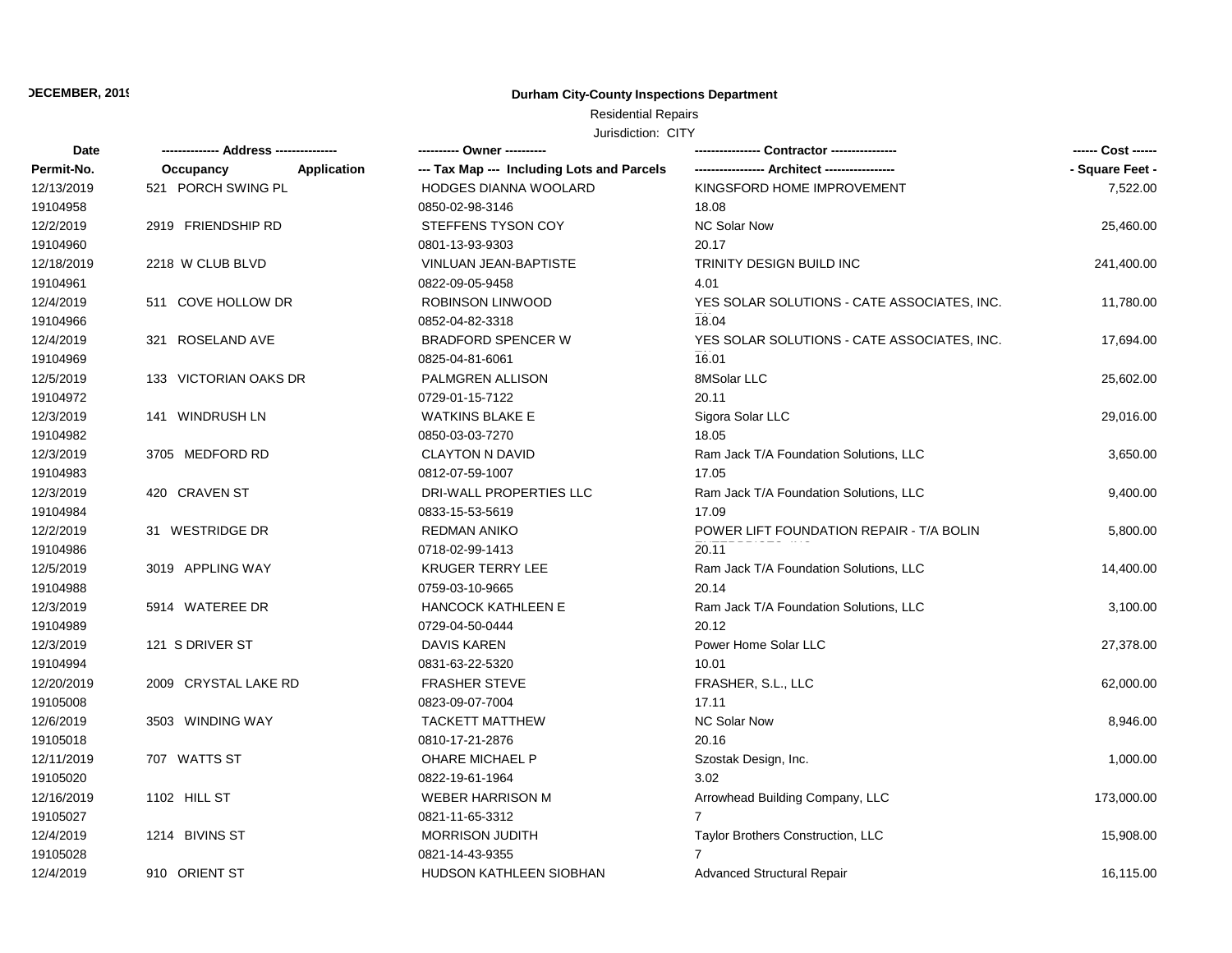## **Durham City-County Inspections Department**

# Residential Repairs

| Date       |                       |                    | ---------- Owner ----------                |                                                      | ------ Cost ------ |
|------------|-----------------------|--------------------|--------------------------------------------|------------------------------------------------------|--------------------|
| Permit-No. | Occupancy             | <b>Application</b> | --- Tax Map --- Including Lots and Parcels |                                                      | - Square Feet -    |
| 19105030   |                       |                    | 0822-20-81-9112                            | $\overline{2}$                                       |                    |
| 12/2/2019  | 607 LEADER LN         |                    | ANSPACH SCOTT W                            | RODAS CONSTRUCTION LLC                               | 8,000.00           |
| 19105032   |                       |                    | 0851-01-15-3520                            | 18.04                                                |                    |
| 12/6/2019  | 107 WINDRUSH LN       |                    | <b>FRANKS GEORGE DEWEY</b>                 | Sigora Solar LLC                                     | 29,000.00          |
| 19105033   |                       |                    | 0850-03-13-1930                            | 18.05                                                |                    |
| 12/17/2019 | 2620 BEXLEY AVE       |                    | WHEELER JOEL D                             | Taylor Brothers Construction, LLC                    | 25,078.00          |
| 19105042   |                       |                    | 0820-09-16-2990                            | 20.07                                                |                    |
| 12/6/2019  | 228 W TRINITY AVE     |                    | ASARO DANIELLE L                           | STEPHEN ANTHONY HREN                                 | 145,000.00         |
| 19105044   |                       |                    | 0832-17-01-0053                            | $\overline{2}$                                       |                    |
| 12/16/2019 | 203 FAIRWOODS DR      |                    | LARSON JOSEPH P                            | Joseph P Larson                                      | 5,750.00           |
| 19105050   |                       |                    | 0846-03-22-8917                            | 21                                                   |                    |
| 12/10/2019 | 1905 UMSTEAD RD       |                    | NELSON PEGGY LEE LIVING TRUST              | Rainbow Way Construction and Consulting Services LLC | 18,680.00          |
| 19105053   |                       |                    | 0814-02-57-3243                            | 16.04                                                |                    |
| 12/11/2019 | 313 N MAPLE ST        |                    | <b>GOLDMAN JEFFREY</b>                     | Jeff Goldman                                         | 2,500.00           |
| 19105068   |                       |                    | 0831-54-27-2481                            | 10.01                                                |                    |
| 12/13/2019 | 501 E LAVENDER AVE    |                    | <b>ZAN TRINITY K</b>                       | Unified Building Management, Inc.                    | 144,741.00         |
| 19105070   |                       |                    | 0832-10-37-3573                            | 1.01                                                 |                    |
| 12/4/2019  | 231 STROLLING WAY     |                    | <b>CHAMBERS CHANEL R</b>                   | Palmetto Solar, LLC                                  | 3,475.00           |
| 19105072   |                       |                    | 0709-02-78-9148                            | 20.18                                                |                    |
| 12/4/2019  | 521 BIRCHRUN DR       |                    | <b>JONES HUBERT</b>                        | Palmetto Solar, LLC                                  | 12,477.50          |
| 19105073   |                       |                    | 0825-03-43-0894                            | 16.03                                                |                    |
| 12/10/2019 | 2800 TULIP POPLAR CIR |                    | <b>CROSSON ANNA D</b>                      | Palmetto Solar, LLC                                  | 11,935.00          |
| 19105075   |                       |                    | 0853-52-66-1442                            | 18.01                                                |                    |
| 12/11/2019 | 2803 TULIP POPLAR CIR |                    | GATEWOOD JARROD                            | Palmetto Solar, LLC                                  | 10,308.00          |
| 19105076   |                       |                    | 0853-52-45-3093                            | 18.01                                                |                    |
| 12/11/2019 | 4613 MYRA GLEN PL     |                    | KOTLA SRINIVAS REDDY                       | Palmetto Solar, LLC                                  | 9,223.00           |
| 19105077   |                       |                    | 0709-03-14-4368                            | 20.18                                                |                    |
| 12/10/2019 | 4712 KNIGHTS ARM DR   |                    | WILLIAMS JOAN M                            | Palmetto Solar, LLC                                  | 10,850.00          |
| 19105078   |                       |                    | 0709-03-44-4207                            | 20.18                                                |                    |
| 12/10/2019 | 4907 PACES FERRY DR   |                    | <b>ASUNCION CAMILO B</b>                   | Palmetto Solar, LLC                                  | 15,733.00          |
| 19105079   |                       |                    | 0825-03-03-6715                            | 16.03                                                |                    |
| 12/19/2019 | 5212 PELHAM RD        |                    | REAUME CHARLENE L                          | <b>Many Hats Services</b>                            | 3,000.00           |
| 19105081   |                       |                    | 0727-02-58-7648                            | 20.13                                                |                    |
| 12/10/2019 | 3703 ALBRITTON DR     |                    | <b>WELLS STEVEN MICHAEL</b>                | MRJ Building, T/A Matthew R. Janssen                 | 57,350.00          |
| 19105082   |                       |                    | 0801-03-42-3601                            | 20.17                                                |                    |
| 12/6/2019  | 106 FLINT LN          |                    | <b>MOSS ELIZABETH</b>                      | <b>Advanced Structural Repair</b>                    | 8,300.00           |
| 19105083   |                       |                    | 0728-01-15-1493                            | 20.12                                                |                    |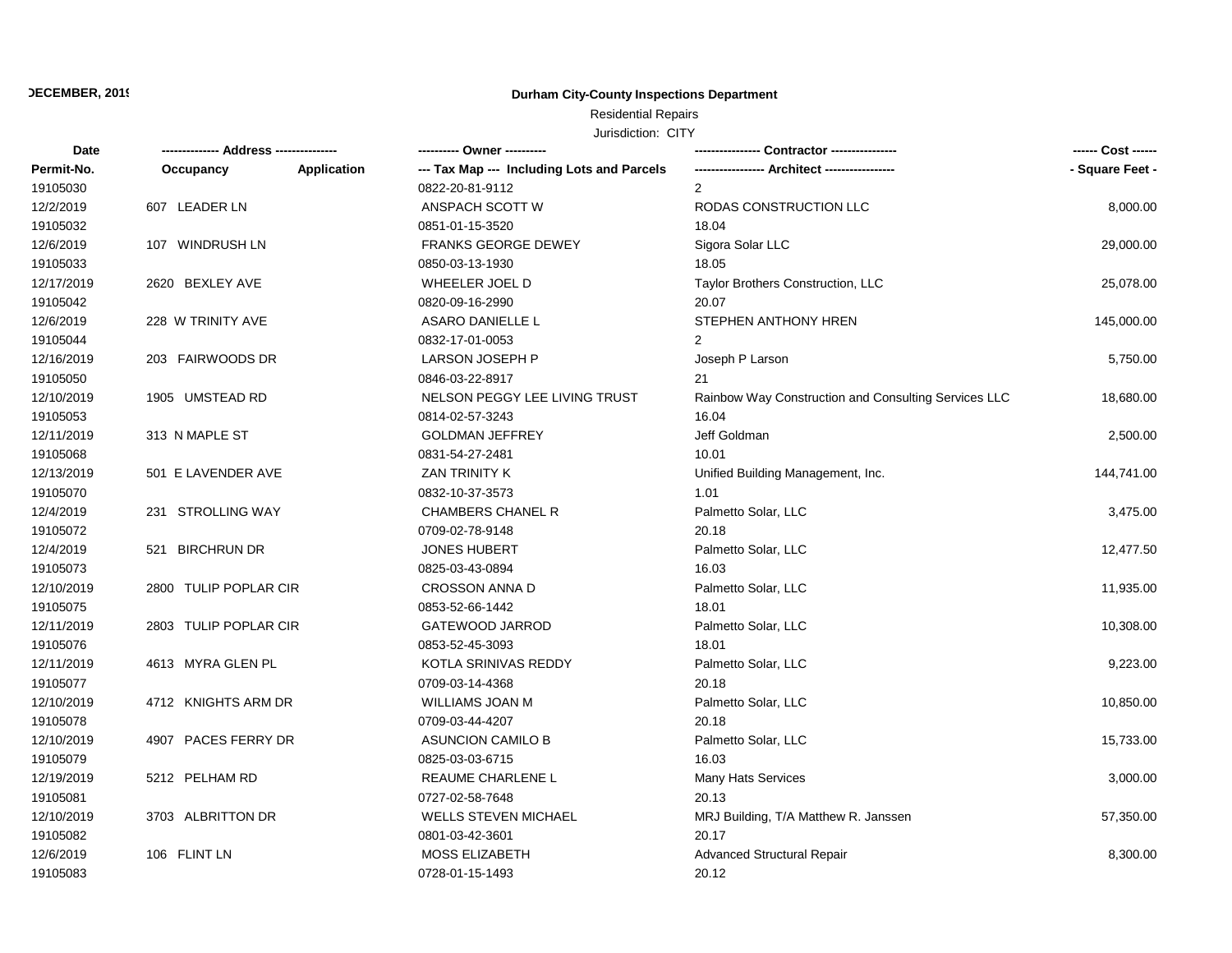## **Durham City-County Inspections Department**

# Residential Repairs

| Date       |                          | ---------- Owner ----------                |                                                  | ------ Cost ------ |
|------------|--------------------------|--------------------------------------------|--------------------------------------------------|--------------------|
| Permit-No. | Application<br>Occupancy | --- Tax Map --- Including Lots and Parcels |                                                  | - Square Feet -    |
| 12/6/2019  | 2532 ROSS RD             | FELDER FRANK CHRISTIAN                     | Advanced Structural Repair                       | 14,810.00          |
| 19105086   |                          | 0841-10-36-2075                            | 18.02                                            |                    |
| 12/27/2019 | 2314 NATION AVE          | <b>GINKGO YORKTOWN LLC</b>                 | RESTOREPRO RECONSTRUCTION, INC.                  | 135,746.00         |
| 19105089   |                          | 0821-17-01-7087                            | 6                                                |                    |
| 12/10/2019 | 4604 DUTCHESS LN         | <b>BRUHN MARK C</b>                        | 8MSolar LLC                                      | 16,926.00          |
| 19105095   |                          | 0709-03-44-6917                            | 20.18                                            |                    |
| 12/16/2019 | 1108 S ALSTON AVE        | MAZE HILL LLC                              | ISOLA, C. MICHAEL III                            | 116,000.00         |
| 19105096   |                          | 0831-17-10-5377                            | 13.01                                            |                    |
| 12/10/2019 | 1218 DAWKINS ST          | TAK HOMES LLC                              | <b>Richard Boyd</b>                              | 21,730.00          |
| 19105099   |                          | 0821-20-92-5351                            | 13.01                                            |                    |
| 12/6/2019  | 410 E FOREST HILLS BLVD  | CHAMBLISS JOSEPH B JR                      | David Johnson                                    | 24,000.00          |
| 19105100   |                          | 0821-19-61-1278                            | $\overline{7}$                                   |                    |
| 12/10/2019 | 5125 OLD WELL ST         | JOYNER SPENCIA S                           | Spencia Joyner                                   | 25,200.00          |
| 19105107   |                          | 0824-04-93-8257                            | 17.08                                            |                    |
| 12/12/2019 | 1406 W WELLWATER AVE     | LENNAR CAROLINAS LLC                       | CW of Raleigh/Durham LLC - Champion Window Co of | 6,880.00           |
| 19105108   |                          | 0850-02-97-2764                            | 18.08                                            |                    |
| 12/12/2019 | 15 BENTGRASS LN          | MAKI PETER J                               | PETE MAKI                                        | 25,500.00          |
| 19105113   |                          | 0813-03-22-1195                            | 17.07                                            |                    |
| 12/11/2019 | 1132 WOODBURN RD         | <b>BUCKLEY STEPHEN GERARD</b>              | A.G. BUILDERS                                    | 93,824.00          |
| 19105116   |                          | 0811-20-72-7161                            | 6                                                |                    |
| 12/10/2019 | 119 DUNSTAN AVE          |                                            | 8MSolar LLC                                      | 21,982.00          |
| 19105117   |                          | 0821-20-81-5588                            | 13.01                                            |                    |
| 12/11/2019 | 4007 TROTTER RIDGE RD    | <b>WHITTINGTON JERALD</b>                  | Taylor Brothers Construction, LLC                | 4,452.00           |
| 19105122   |                          | 0719-03-12-5814                            | 20.18                                            |                    |
| 12/6/2019  | 4021 NOTTAWAY RD         | MATTHEWS DEBORAH J                         | Groundstone, Inc.                                | 316,509.00         |
| 19105123   |                          | 0719-01-25-8791                            | 20.08                                            |                    |
| 12/5/2019  | 400 RAYNOR ST            | THIRD DAY CAPITAL PARTNERS LLC             | THIRD DAY CAPITAL, LLC.                          | 20,800.00          |
| 19105124   |                          | 0831-16-74-5897                            | 10.02                                            |                    |
| 12/6/2019  | 806 S ROXBORO ST         | OAKES JULIETTE                             | <b>Cornerstone Foundation Repair</b>             | 11,000.00          |
| 19105131   |                          | 0821-16-83-6883                            | 12.01                                            |                    |
| 12/11/2019 | 5404 MCCORMICK RD        | <b>COVENEY MARIE</b>                       | <b>JES TARHEEL LLC</b>                           | 7,244.00           |
| 19105147   |                          | 0728-03-40-1877                            | 20.13                                            |                    |
| 12/11/2019 | 5116 NC 55 HWY           | AULICINO WILLIAM J                         | JES TARHEEL LLC                                  | 2,649.00           |
| 19105148   |                          | 0738-03-00-2414                            | 20.14                                            |                    |
| 12/12/2019 | 13 VAUXHALL PL           | SONBERG TOVE H TRUSTEE                     | Ram Jack T/A Foundation Solutions, LLC           | 5,400.00           |
| 19105153   |                          | 0708-01-25-4219                            | 20.12                                            |                    |
| 12/12/2019 | 1607 STONE RD            | MERITAGE HOMES OF THE                      | Renewable Energy Design Group L3C                | 29,000.00          |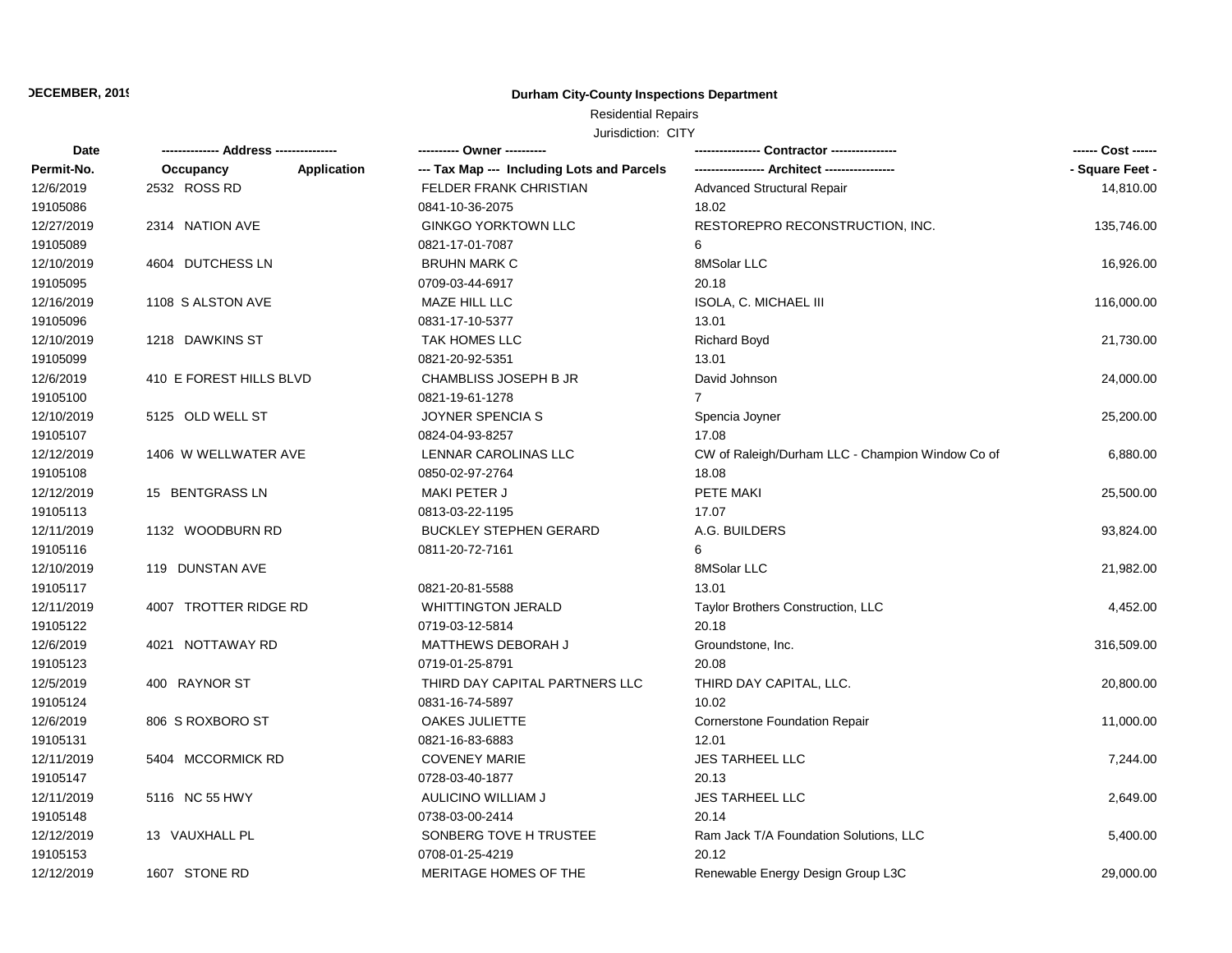## **Durham City-County Inspections Department**

# Residential Repairs

| Date       | ------------- Address -------------- |             | ---------- Owner ----------                |                                                       | ------ Cost ------ |
|------------|--------------------------------------|-------------|--------------------------------------------|-------------------------------------------------------|--------------------|
| Permit-No. | Occupancy                            | Application | --- Tax Map --- Including Lots and Parcels |                                                       | - Square Feet -    |
| 19105165   |                                      |             | 0749-01-19-9507                            | 18.09                                                 |                    |
| 12/12/2019 | 403 OBIE DR                          |             | HAM DONALD R                               | Power Home Solar LLC                                  | 13,992.00          |
| 19105166   |                                      |             | 0729-04-52-3265                            | 20.10                                                 |                    |
| 12/12/2019 | 2820 DEKALB ST                       |             | <b>CRUMBLISS ALVIN L</b>                   | THE MAPLEWOOD BUILDING CO., LLC.                      | 67,000.00          |
| 19105167   |                                      |             | 0811-19-60-2443                            | 20.17                                                 |                    |
| 12/12/2019 | 1312 ATTICUS WAY                     |             | CHAMBERS JONATHAN LAWRENCE                 | Sigora Solar LLC                                      | 29,800.00          |
| 19105168   |                                      |             | 0758-03-24-2928                            | 20.28                                                 |                    |
| 12/12/2019 | 1206 ELLIS RD                        |             | OFFER HUT LLC                              | Falcone Crawl Space & Structural Repair, LLC          | 25,185.00          |
| 19105173   |                                      |             | 0830-04-73-4452                            | 20.14                                                 |                    |
| 12/11/2019 | 3915 KELLY DR                        |             | <b>TYLER ROBERT G</b>                      | SOUTHERN ENERGY MANAGEMENT, INC                       | 24,540.00          |
| 19105178   |                                      |             | 0709-02-97-5864                            | 20.18                                                 |                    |
| 12/12/2019 | 2318 CARDINAL DR                     |             | <b>NEWMAN JESSICA</b>                      | Project 9 Designs L.L.C.                              | 37,945.00          |
| 19105192   |                                      |             | 0719-02-66-7302                            | 20.07                                                 |                    |
| 12/12/2019 | 1301 BELLENDEN DR                    |             | <b>BACKUS RONALD E</b>                     | Prince & Sons, Inc.                                   | 243,395.00         |
| 19105197   |                                      |             | 0718-04-50-8119                            | 20.12                                                 |                    |
| 12/18/2019 | 7 HAYWOOD CT                         |             | SENNETT TERI LYNNE                         | Carolina Restoration Services of North Carolina, Inc. | 5,647.00           |
| 19105198   |                                      |             | 0812-08-88-0663                            | 4.01                                                  |                    |
| 12/18/2019 | 1001 URBAN AVE                       |             | GILLESPIE MICHAEL A TRUSTEE                | Crabtree Spaces, LLC, G                               | 122,000.00         |
| 19105200   |                                      |             | 0822-19-71-0987                            | 3.02                                                  |                    |
| 12/20/2019 | 2 WICKERSHAM DR                      |             | <b>WEEKS JAMES M JR</b>                    | Two Brothers Handyman                                 | 19,000.00          |
| 19105207   |                                      |             | 0719-02-95-4790                            | 20.11                                                 |                    |
| 12/19/2019 | 505 N DRIVER ST                      |             | <b>MARBURGER MICHELLE R</b>                | CAROLINA YARDBARNS, LLC                               | 8,300.00           |
| 19105208   |                                      |             | 0831-11-55-8517                            | 10.01                                                 |                    |
| 12/20/2019 | 615 DUNBAR ST                        |             | DANIELS SAUNDRA C                          | <b>Whitney Rich</b>                                   | 24,000.00          |
| 19105210   |                                      |             | 0831-17-01-3105                            | 13.01                                                 |                    |
| 12/12/2019 | 1711 MOHEGAN DR                      |             | KING MARY PEARCE                           | Ram Jack T/A Foundation Solutions, LLC                | 4,650.00           |
| 19105213   |                                      |             | 0814-02-67-9923                            | 16.04                                                 |                    |
| 12/18/2019 | 1243 FALMOUTH CT                     |             | REDDEN MICHAEL PETER                       | Ram Jack T/A Foundation Solutions, LLC                | 3,000.00           |
| 19105214   |                                      |             | 0708-03-11-0385                            | 20.12                                                 |                    |
| 12/11/2019 | 2516 GUESS RD                        |             | HE DURHAM INC                              | HE Durham, Inc.                                       | 144,000.00         |
| 19105217   |                                      |             | 0822-06-29-6031                            | 4.01                                                  |                    |
| 12/9/2019  | 1920 IVY CREEK BLVD                  |             | <b>BRE/HV PROPERTIES LLC</b>               | ASSOCIATED ROOFING                                    | 28,800.00          |
| 19105219   |                                      |             | 0810-13-14-4316                            | 20.16                                                 |                    |
| 12/19/2019 | 605 W KNOX ST                        |             | HARRIS LANE GROUP LLC THE                  | CHASE BUILDING COMPANY                                | 96,675.00          |
| 19105226   |                                      |             | 0822-16-93-2484                            | 3.02                                                  |                    |
| 12/20/2019 | 1110 MAGIC HOLLOW RD                 |             | ZHAO XIAO-GUANG                            | <b>Great Day Improvements</b>                         | 45,377.00          |
| 19105231   |                                      |             | 0717-04-71-7719                            | 20.12                                                 |                    |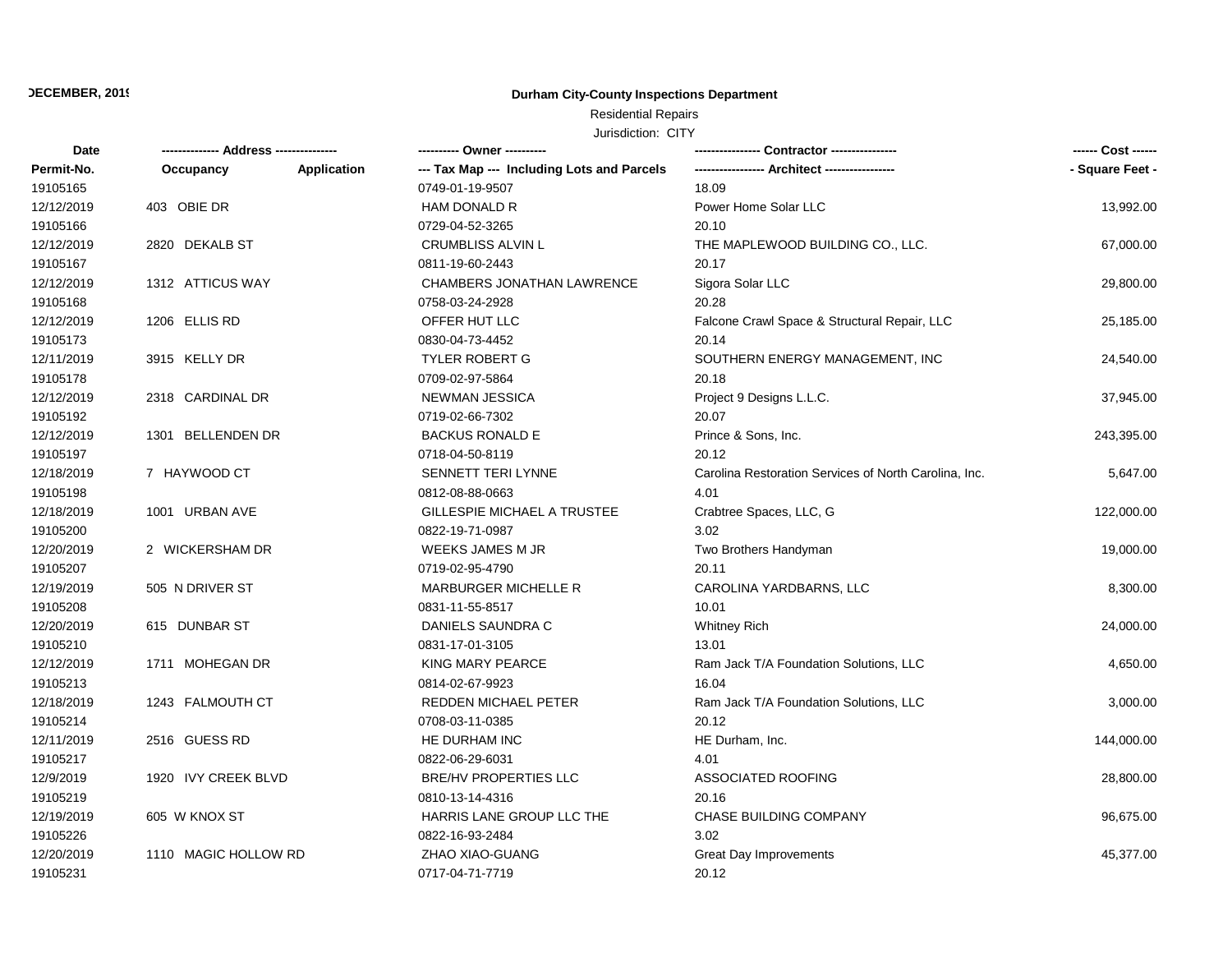## **Durham City-County Inspections Department**

# Residential Repairs

| Date       |                          | ---------- Owner ----------                |                                            | ------ Cost ------ |
|------------|--------------------------|--------------------------------------------|--------------------------------------------|--------------------|
| Permit-No. | Occupancy<br>Application | --- Tax Map --- Including Lots and Parcels |                                            | - Square Feet -    |
| 12/20/2019 | 1414 PALMER HILL DR      | CHEON TAE NAM                              | <b>Great Day Improvements</b>              | 29,614.00          |
| 19105232   |                          | 0769-01-35-9820                            | 19                                         |                    |
| 12/20/2019 | 1036 BRANWELL DR         | YOUNG WILLIAM D                            | Great Day Improvements                     | 23,310.00          |
| 19105233   |                          | 0758-03-12-7201                            | 20.14                                      |                    |
| 12/18/2019 | 2522 AZALEA DR           | <b>UTLY JIMY</b>                           | <b>JES TARHEEL LLC</b>                     | 30,000.00          |
| 19105244   |                          | 0749-93-87-9275                            | 18.05                                      |                    |
| 12/6/2019  | 119 BRADLEY CIR          | STACKHOUSE PROPERTIES LLC                  | <b>Cornerstone Foundation Repair</b>       | 6,400.00           |
| 19105246   |                          | 0728-04-71-5312                            | 20.13                                      |                    |
| 12/13/2019 | 2717 ASHE ST             | <b>GAULT BARBARA E</b>                     | Larry A. Parker                            | 33,000.00          |
| 19105247   |                          | 0831-20-92-2315                            | 10.02                                      |                    |
| 12/18/2019 | 601 N ELIZABETH ST       | <b>HANKS ROSA</b>                          | Risa Home Improvement and construction LLC | 59,166.00          |
| 19105255   |                          | 0831-05-28-2075                            | 9                                          |                    |
| 12/18/2019 | 1007 WELLS ST            | STRATTEN KATHERINE NANCY                   | <b>Weston Monroe</b>                       | 26,000.00          |
| 19105259   |                          | 0821-15-53-0561                            | $\overline{7}$                             |                    |
| 12/18/2019 | 1705 RUFFIN ST           | MELVIN ELIZABETH C                         | <b>Elizabeth Wells</b>                     | 29,040.00          |
| 19105271   |                          | 0822-12-85-6504                            | 3.01                                       |                    |
| 12/30/2019 | 1005 NORTHAMPTON RD      | <b>B WALLACE DESIGN AND</b>                | Project 9 Designs L.L.C.                   | 16,672.00          |
| 19105285   |                          | 0810-17-01-7140                            | 20.16                                      |                    |
| 12/20/2019 | 1303 SHEPHERD ST         | <b>REID GARRETT</b>                        | Turnlight Partners Ltd.                    | 3,550.00           |
| 19105288   |                          | 0821-15-54-7089                            | $\overline{7}$                             |                    |
| 12/19/2019 | 205 GANYARD FARM WAY     | <b>KALA SRIKANT</b>                        | <b>NC Solar Now</b>                        | 29,380.00          |
| 19105295   |                          | 0841-04-82-7980                            | 18.04                                      |                    |
| 12/19/2019 | 107 LEGACY LN            | RHEA FRANCIS EUGENE                        | Ram Jack T/A Foundation Solutions, LLC     | 4,900.00           |
| 19105297   |                          | 0718-02-99-6980                            | 20.11                                      |                    |
| 12/19/2019 | 15 VAUXHALL PL           | <b>MERRITT HARDEE</b>                      | Ram Jack T/A Foundation Solutions, LLC     | 8,800.00           |
| 19105306   |                          | 0708-01-25-4262                            | 20.12                                      |                    |
| 12/20/2019 | 106 SUNBURST DR          | PULTE HOME COMPANY LLC                     | Pulte Home Company, LLC                    | 15,000.00          |
| 19105333   |                          | 0811-13-13-3334                            | 20.17                                      |                    |
| 12/20/2019 | 3322 DEVON RD            | GELBER RANDY SCOTT                         | Holcomb Demolition, Inc., Cecil            | 1,000.00           |
| 19105341   |                          | 0810-18-31-2853                            | 20.08                                      |                    |
| 12/26/2019 | 16 TABERNACLE CT         | <b>CAPEGSAN EUAN</b>                       | <b>Blue Raven Solar LLC</b>                | 14,746.00          |
| 19105357   |                          | 0850-03-13-9780                            | 18.05                                      |                    |
| 12/19/2019 | 222 MORREENE RD          | <b>MEYERS BENJAMIN P</b>                   | FOUNDATION XPERTS, LLC                     | 4,000.00           |
| 19105365   |                          | 0812-01-26-2541                            | 17.06                                      |                    |
| 12/31/2019 | 4027 LIVINGSTONE PL      | <b>BROWN DAMON C</b>                       | FOUNDATION XPERTS, LLC                     | 7,650.00           |
| 19105376   |                          | 0719-03-03-6441                            | 20.18                                      |                    |
| 12/30/2019 | 902 LAMBETH CIR          | <b>ERWIN TERRACE LIMITED</b>               | Recovery Roofing of NC LLC                 | 45,094.70          |